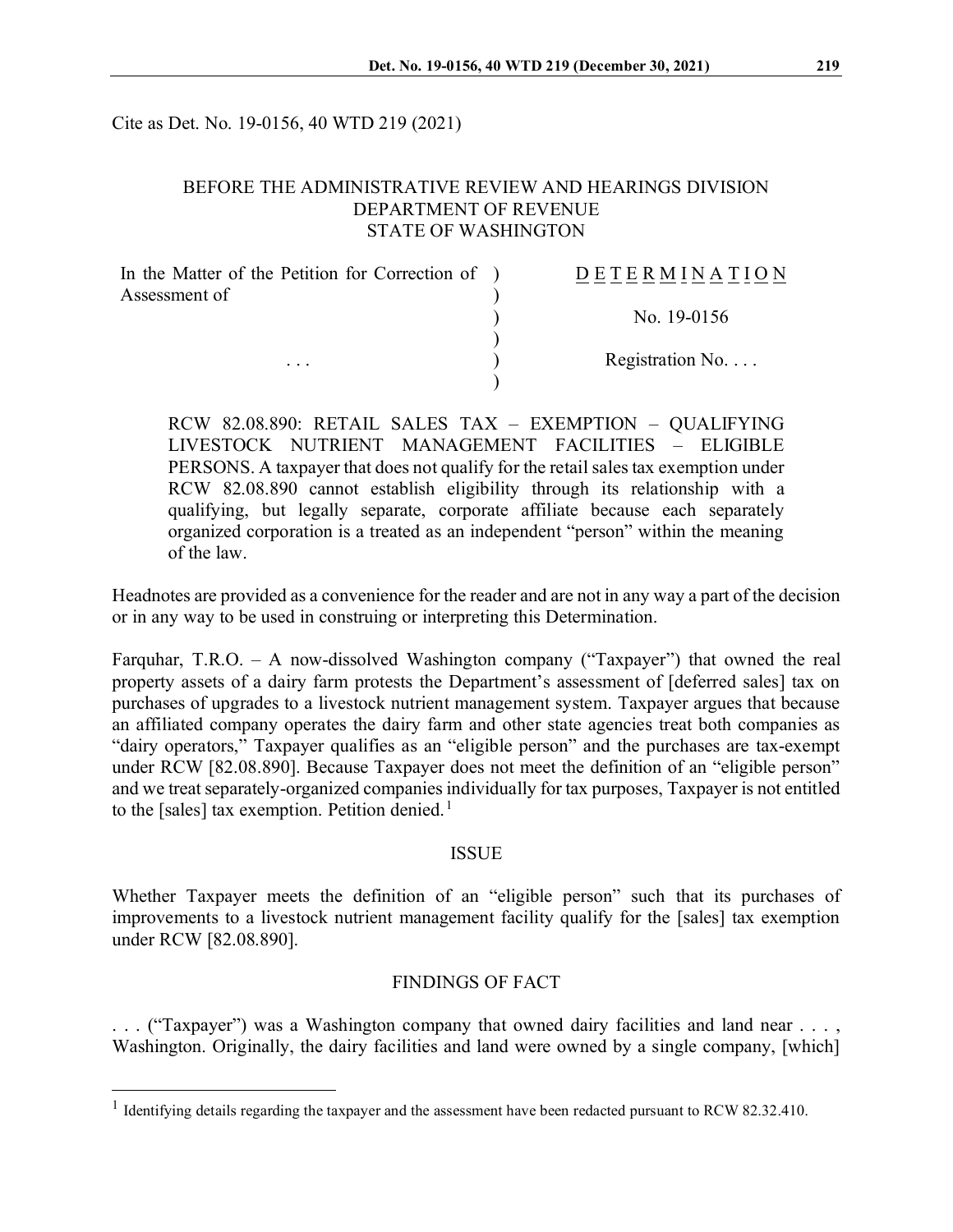also operated a large dairy farm at the facility. On July 1, 2005, the company's owners, . . . ("the Owners"), divided the real property and operations components of the dairy farm into two separate business entities. The purpose of the division was to "limit liability and to facilitate in estate planning for [the Owners.]" Attachment to Taxpayer's Review Petition ("Attachment"), pg. 1. The Owners transferred the dairy's real property assets to Taxpayer and the operations to . . . ("Operations"). *Id*. Taxpayer's business activities consisted solely of holding the real property assets of the dairy, which Taxpayer leased to Operations. Taxpayer was not involved in operating the dairy and did not possess a license to produce milk during the period at issue in this case. Taxpayer sold its assets [in] 2017 and was dissolved with the Secretary of State [thereafter].

Between 2014 and 2016, Taxpayer made several purchases related to upgrading the dairy's nutrient management system. A nutrient management system is a system of structures and equipment used for handling and treating livestock manure in order to protect surface and ground water from pollution. *See generally* Chapter 90.64 RCW. Taxpayer did not pay retail sales tax on the purchases. The purchases at issue in this case include the following (referred to collectively herein as "the Improvements"): $<sup>2</sup>$  $<sup>2</sup>$  $<sup>2</sup>$ </sup>

| <b>Date</b> | <b>Vendor</b> | <b>Invoice</b><br>No. | <b>Item Description</b>                                                                                                                                                                   | <b>Amount</b>        |
|-------------|---------------|-----------------------|-------------------------------------------------------------------------------------------------------------------------------------------------------------------------------------------|----------------------|
| $\ldots$ 14 | .             | Unknown               | Separator Upgrades<br>Manure<br>Billing-Centrifuge<br>(Progress)<br>Project)                                                                                                              | $\$\ldots$           |
| . 14        |               |                       | Separator<br>Manure<br>Upgrades<br>Billing-Centrifuge<br>(Progress)<br>Project)                                                                                                           | $\$\ldots$           |
| . 14        | .             |                       | Manure Separator (Invoice divided<br>evenly<br>between<br>Commodity<br>Stationary Feed Bldg & Manure<br>Separator-Leveling dirt, forming<br>pit, pour curb & slabs, building<br>erection) | $\$\ldots$           |
| $\ldots$ 14 | .             | $\ddots$              | Separator Bldg,<br>Manure<br>etc.<br>(Materials for Separator Pump<br>house, electrical room)                                                                                             | $\$\ldots$           |
| . 14        |               | .                     | Separator Bldg,<br>Manure<br>etc.<br>(Install fans, louvers, and sheet<br>metal, doors for separator)                                                                                     | $\mathsf{\$}\dots$   |
| . 14        | .             | $\ddots$              | Manure Separator Upgrades (Final<br><b>Billing-Centrifuge Project)</b>                                                                                                                    | $\hat{\mathbb{S}}$   |
| $\ldots$ 15 | .             |                       | <b>Manure Separator Upgrades</b><br>Extra plumbing at pit $#1$ , relocation<br>of flush fill and separation feed<br>pipes                                                                 | $\mathsf{\$} \ldots$ |

<span id="page-1-0"></span><sup>2</sup> *See* the Auditor's Detail of Differences and Instructions to Taxpayer, issued on April 6, 2018.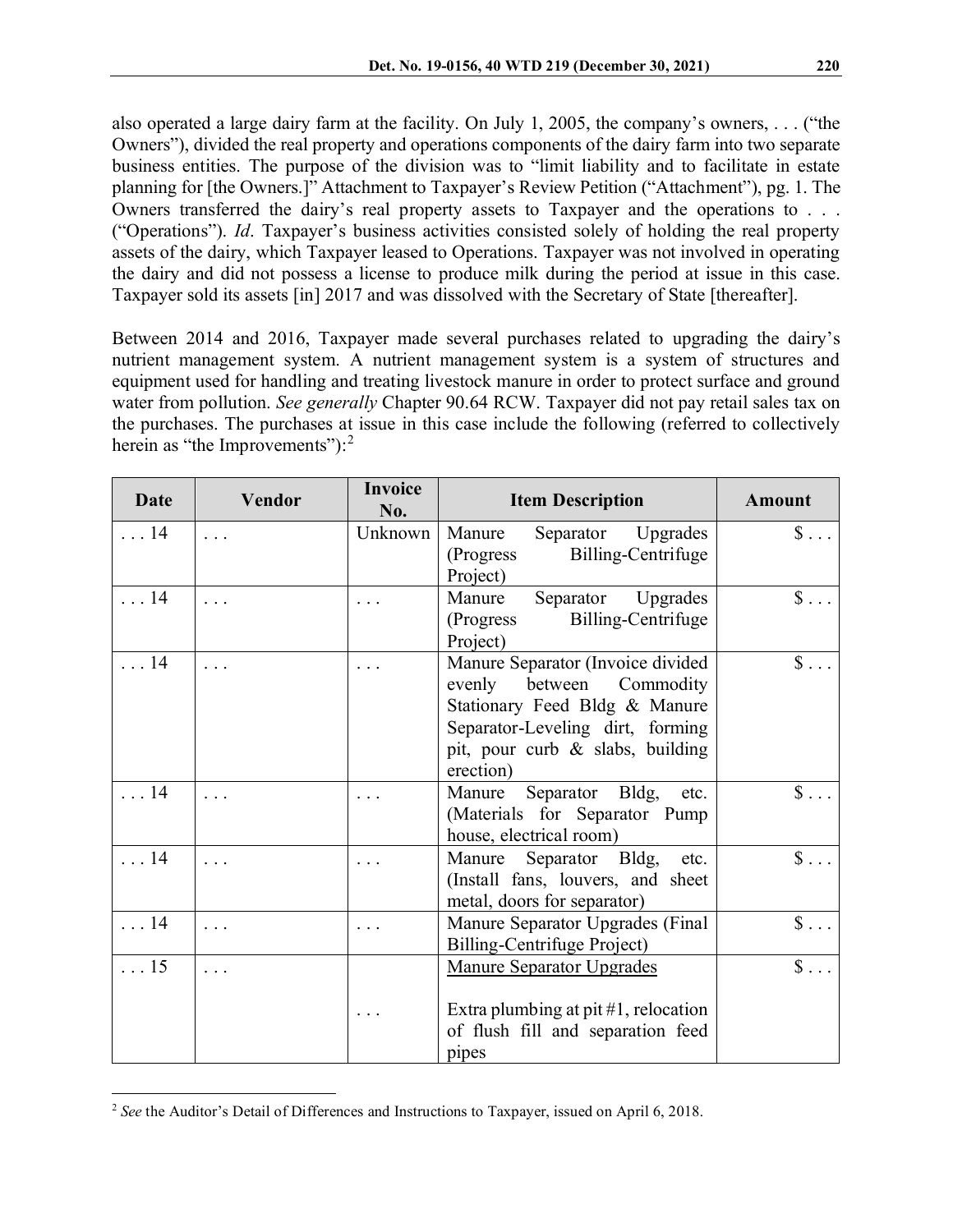|             |   | Relocation of south agitator at pit<br>$#1$ , rework pit rails agitator<br>locations                                                                   |              |
|-------------|---|--------------------------------------------------------------------------------------------------------------------------------------------------------|--------------|
|             |   | Remote wireless flush boxes                                                                                                                            |              |
|             |   | Cleaned DT360's #1 and #2                                                                                                                              |              |
|             |   | Pit #2-relocate flush pump $&$ flush<br>line to new pump location, extend<br>flush fill line to flush pit                                              |              |
|             |   | Paint feed mixer stairs, reception<br>pit and building access stairs,<br>primary separation building stairs,<br>safety rail                            |              |
|             |   | Pulled west separator pump in pit<br>$#1$ , put north separator pump from<br>pit #2 in its place, rebuild west<br>separator pump, put pump in pit $#2$ |              |
| $\ldots$ 15 | . | Separator<br>lift<br>Manure<br>(boom<br>rental)                                                                                                        | $\$\ldots$   |
| . 16        | . | Manure Separator Additions<br>(Secondary separation<br>process<br>addition to manure processing<br>system)                                             | $\mathbb{S}$ |
|             |   | Total                                                                                                                                                  | $\$\ldots$   |

In January of 2018, the Department's Audit Division ("Audit") began a review of Taxpayer's books and records for the period of January 1, 2014, through September 30, 2017 ("the Audit Period"). Audit identified several purchases Taxpayer made without paying retail sales or use tax, including the Improvements listed above. Taxpayer believed the Improvements were not subject to sales or use tax because Taxpayer qualified for the livestock nutrient management equipment and facilities retail sales and use tax exemptions under RCW 82.08.890 and RCW 82.12.890, respectively (collectively, "the exemptions"). However, following its review of Taxpayer's records and business structure, Audit concluded that Taxpayer did not meet the definition of an "eligible person" under RCW 82.08.890(4)(c) and, as a result, the upgrades were taxable.

On May 10, 2018, Audit issued an assessment in the amount of \$ . . . ("the Assessment"). The Assessment [comprises]  $\$\dots$  in [deferred sales] tax for the Improvements, a  $\$\dots$  penalty, and  $\$\$ . . . in interest. Taxpayer has since paid the Assessment.

On June 8, 2018, Taxpayer submitted a timely petition for review. Taxpayer argues that the upgrades "qualify as tax exempt improvements of qualified livestock nutrient management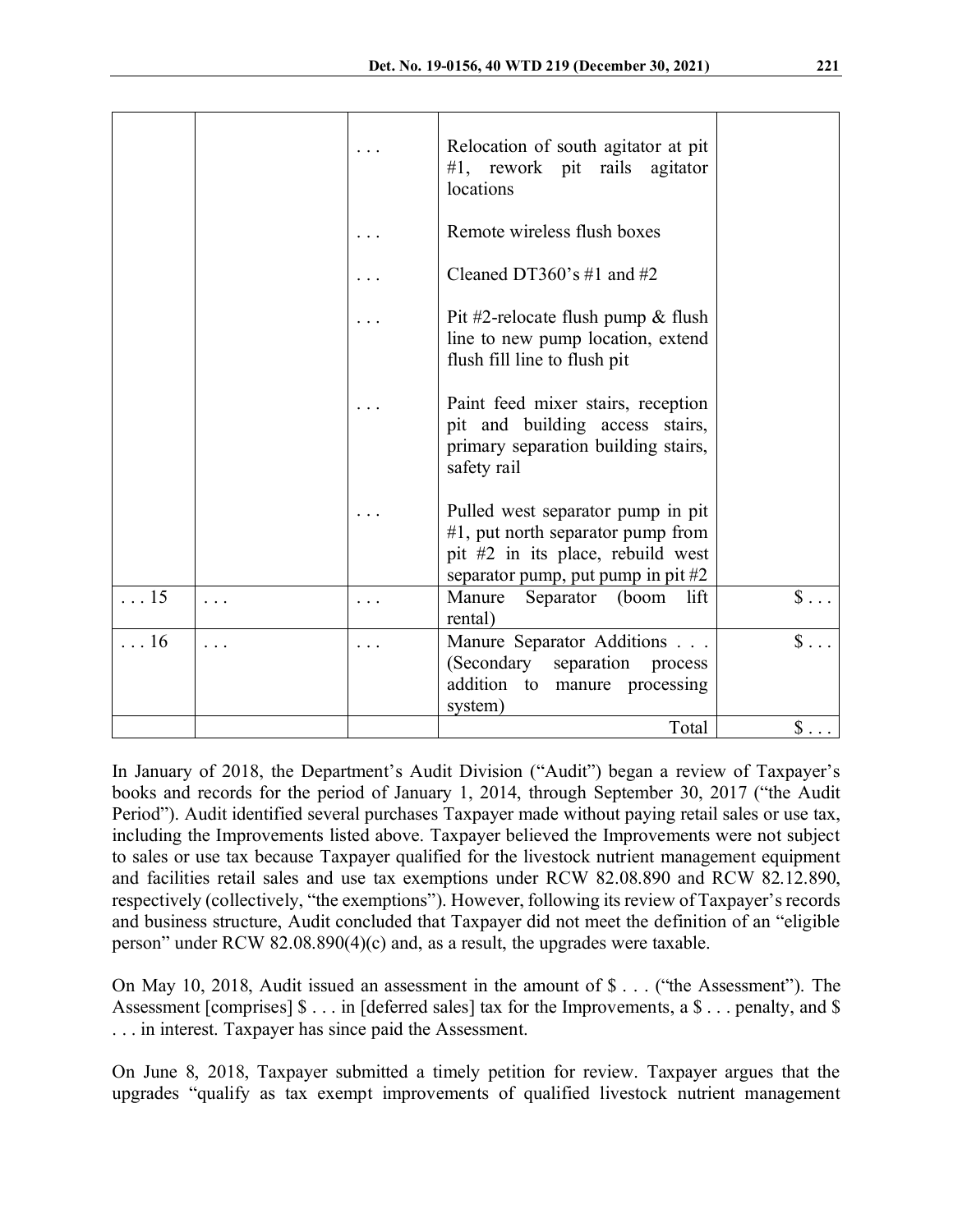facilities under RCW 82.08.890" and that Taxpayer meets the definition of an "eligible person" under RCW 82.08.890(4)(c). Taxpayer's Review Petition ("Petition"), pg. 1. Taxpayer argues that the Department should allow the exemption because other state agencies treat both Taxpayer and [Operations] as "dairy operators" and that Taxpayer is "listed" on the nutrient management plan along with Operations.

Along with the Petition, Taxpayer provided the following records:

•  $\lceil \ldots \rceil$  Eleven (11) non-sequential pages from a Livestock Nutrient Management Plan ("the Plan") developed for . . . (Operations). The Plan notes that the facility that the Plan was developed for is owned by Taxpayer. The Plan was "approved" on November 8, 2000, and the permit associated with the Plan expired in July of 2011.

Taxpayer did not provide any documents related to a Livestock Nutrient Management Plan prepared in its name, nor did it provide documents related to any wastewater permits it may have obtained. Taxpayer did not request a hearing on the matter, thus our determination is based on the records provided by Taxpayer, as well as information obtained from Audit.

On June 29, 2018, Audit responded to Taxpayer's petition. Audit concedes that if Operations had purchased the Improvements, it would have qualified for the exemption because Operations held a license to produce milk and had a certified dairy nutrient manage plan as required by chapter 90.64 RCW. However, Audit maintains that Taxpayer is not an "eligible person" under RCW 82.08.890 and Taxpayer cannot establish eligibility for the exemptions merely because an affiliated business would have qualified.

## ANALYSIS

RCW 82.08.020 imposes retail sales tax on each retail sale in this state unless a specific exemption applies. The term "retail sale" is defined by RCW 82.04.050 and includes the sale of tangible personal property consumed in, and/or labor and services rendered in respect to, constructing, repairing, decorating, or improving new or existing buildings or other structures on real property of or for consumers. RCW 82.04.050(2)(b). Use tax complements retail sales tax by imposing a tax of like amount upon the privilege of using within this state as a consumer any article of tangible personal property and certain services acquired without payment of retail sales tax. *See* RCW 82.12.020(1), (2).

Here, Taxpayer's purchases of the Improvements constitute retail sales under RCW 82.04.050(2)(b) because they involved tangible personal property and labor/services rendered in respect to "constructing, repairing, decorating, or improving new or existing buildings." Because Taxpayer did not pay retail sales tax on the purchases, they are subject to [deferred sales] tax, unless a specific exemption applies. Taxpayer argues that the Improvements are exempt from tax under RCW 82.08.890 and RCW 82.12.890; therefore, our analysis turns to whether Taxpayer qualifies for those exemptions.

Certain labor and services rendered, as well as tangible personal property purchased, with respect to qualifying livestock nutrient management facilities are exempt from the retail sales tax under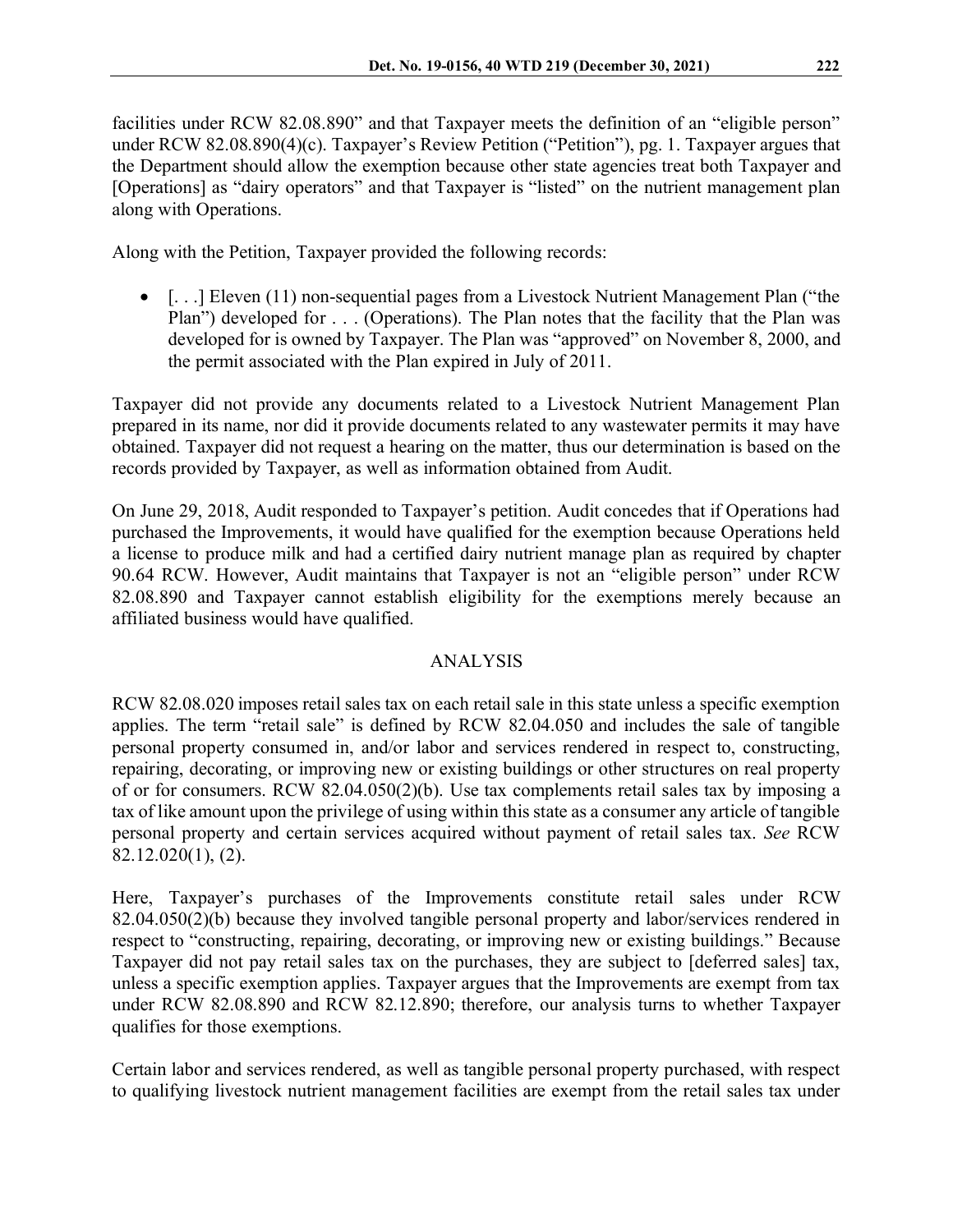RCW 82.08.890. *See also* WAC 458-20-210(9)(m). RCW 82.12.890 provides a corresponding exemption from use tax. The exemptions are only available to purchasers who meet one of the following definitions of an "eligible person" found in RCW 82.08.890(4)(c):<sup>[3](#page-4-0)</sup>

"Eligible person" means a person:

- (i) Licensed to produce milk under chapter 15.36 RCW who has a certified dairy nutrient management plan, as required by chapter 90.64 RCW;
- (ii) who owns an animal feeding operation and has a permit issued under chapter 90.48 RCW; or
- (iii) who owns an animal feeding operation and has a nutrient management plan approved by a conservation district as meeting natural resource conservation service field office technical guide standards and who qualifies for the exemption provided under RCW 82.08.855.

A taxpayer who wishes to claim the exemptions found under RCW 82.08.890 and RCW 82.12.890 "must keep records necessary for the department to verify eligibility under this section." RCW 82.08.890(3)(b).

"Taxation is the rule and exemption is the exception." *Spokane County v. City of Spokane*, 169 Wn. 355, 358, 13 P.2d 1084 (1932). Tax exemptions must be strictly construed, though fairly, and in keeping with the ordinary meaning of their language, against the taxpayer. *See, e.g., Budget Rent-a-Car, Inc. v. Dep't of Revenue*, 81 Wn.2d 171, 500 P.2d 764 (1972); *Group Health Coop. v. Tax Comm'n*, 72 Wn.2d 422, 429, 433 P.2d 201 (1967); Det. No. 07-0034E, 26 WTD 212 (2007). "The burden of showing qualification for the tax benefit afforded . . . rests with the taxpayer." *Group Health*, 72 Wn.2d at 429. Every taxpayer is therefore responsible for being able to demonstrate that it qualifies for each claimed deduction under a strictly construed interpretation of the rules.

Here, there is no dispute that the improvements constitute qualifying livestock nutrient facilities. However, Taxpayer and Audit disagree as to whether Taxpayer qualifies as an "eligible person" under RCW 82.08.890. RCW 82.08.890(4)(c) provides three ways for a taxpayer to be considered an "eligible person." We will address each in turn. We can easily dispose of the first description, found in RCW 82.08.890(4)(c)(i), because Taxpayer admitted that it did not possess a license to produce milk during the Audit Period.

The remaining two descriptions pertain to taxpayers that own "animal feeding operations." RCW 82.08.890(4)(c)(ii)-(iii). An owner of an "animal feeding operation" will qualify if it has either a permit issued under chapter 90.48 RCW (water pollution control) or "a nutrient management plan approved by a conservation district as meeting natural resource conservation service field office technical guide standards and who qualifies for the exemption provided under RCW 82.08.855." *Id*. Taxpayer has not produced records to show that it qualifies for either. Taxpayer did not provide

<span id="page-4-0"></span><sup>3</sup> RCW 82.12.890 incorporates the definition for "eligible person" from RCW 82.08.890 by reference.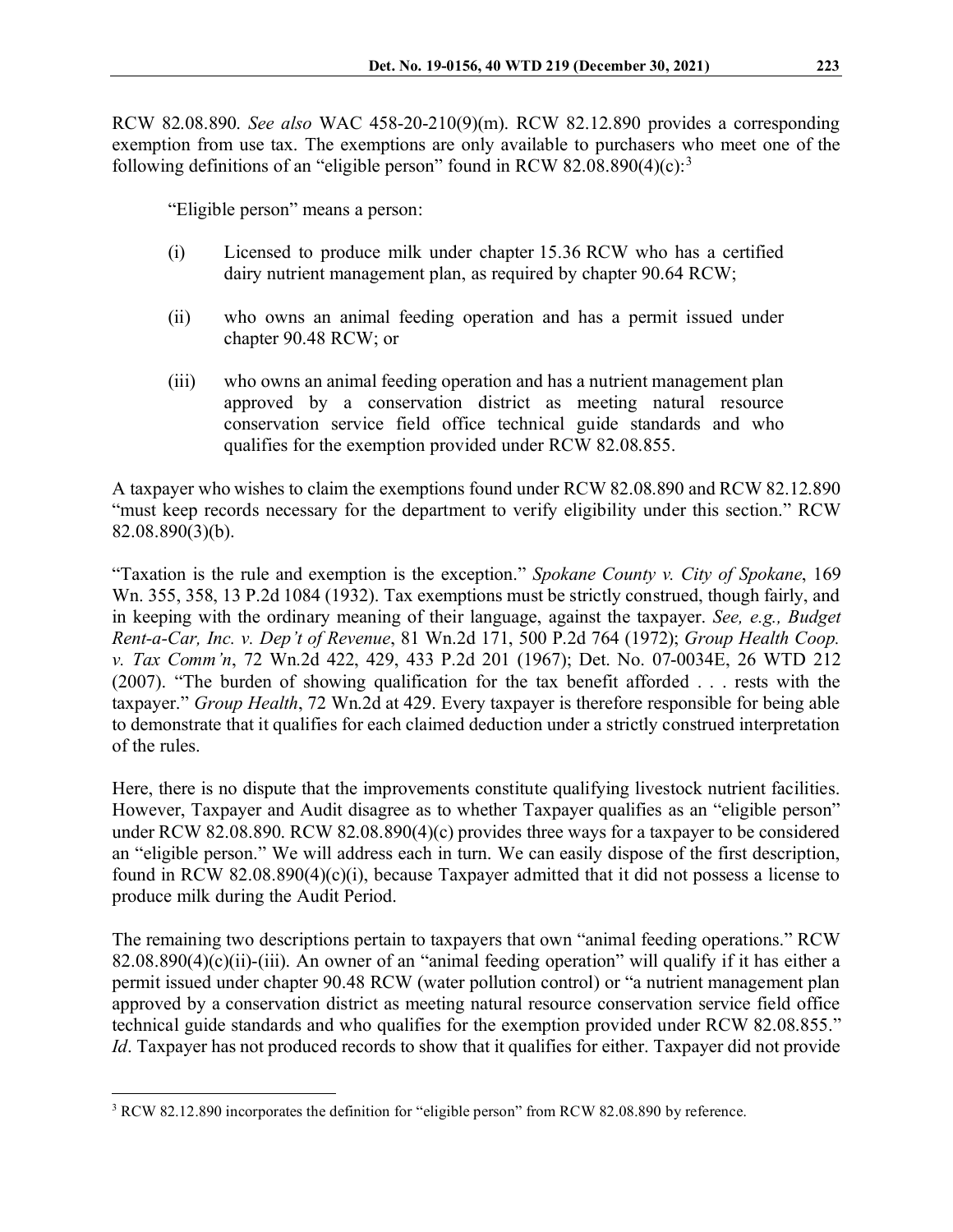any documentation that it obtained a permit under chapter 90.48 RCW, so it does not qualify for the exemption under RCW  $82.08.890(4)(c)(ii)$ .

Taxpayer also appears to argue that it qualifies for the exemption under RCW 82.08.890(4)(c)(iii) because it is "listed" on the Plan along with Operations. This argument is unpersuasive for two reasons. First, while the Plan does reference Taxpayer as the facility's owner, it does not state that Taxpayer was applying, or even eligible, for a permit under the Plan. To the contrary, the Plan states that it was prepared for Operations, not Taxpayer. Second, even if the Plan were prepared for Taxpayer, Taxpayer would also have to show that it also qualifies for the exemption under RCW 82.08.855 (a retail sales tax exemption for sales to eligible farmers of replacement parts for qualifying farm machinery and equipment) and it has not provided any documentation to suggest that it does.[4](#page-5-0) Therefore, we find that Taxpayer does not meet any of the definitions of "eligible person" found in RCW 82.08.890(4)(c).

Taxpayer also seems to argue that even if it does not qualify for the exemption on its own, the Department should allow it because of Taxpayer's close affiliation with Operations. Taxpayer claims that other state agencies treat both Taxpayer and Operations as "dairy operators" and that Operations could not produce milk without Taxpayer's assets. While it makes logical sense that Taxpayer's assets are crucial to the milk production process, the Department does not consider affiliation with a separate company when determining a taxpayer's tax liabilities. The basis for this begins with the statutory definition of "person" found in RCW 82.04.030:

"Person" or "company", herein used interchangeably, means any individual, receiver, administrator, executor, assignee, trustee in bankruptcy, trust, estate, firm, co-partnership, joint venture, club, company, joint stock company, business trust, municipal corporation, political subdivision of the state of Washington, corporation, limited liability company, association, society, or any group of individuals acting as a unit, whether mutual, cooperative, fraternal, nonprofit, or otherwise and the United States or any instrumentality thereof.

The Department treats each "person" individually, as described in WAC 458-20-203 ("Rule 203"), and recognizes a division between legal entities:

Each separately organized corporation is a "person" within the meaning of the law, notwithstanding its affiliation with or relation to any other corporation through stock ownership by a parent corporation by the same group of individuals.

WAC 458-20-203.

Washington Courts have respected the division between "persons" engaging in business in Washington State, even though those persons may be affiliated with each other *See, e.g., Impecoven v. Dep't of Revenue*, 120 Wn.2d 357, 841 P.2d 752 (1992) (independent contractor insurance agents affiliated with broker are not one "person" for B&O tax purposes and not "group of individuals acting as a unit" under RCW 82.04.030.); *Nordstrom Credit, Inc. v. Dep't of* 

<span id="page-5-0"></span><sup>&</sup>lt;sup>4</sup> Because Taxpayer does not possess the permit or plan required by RCW 82.08.890(ii) and (iii), we need not address whether Taxpayer owned an "animal feeding operation."